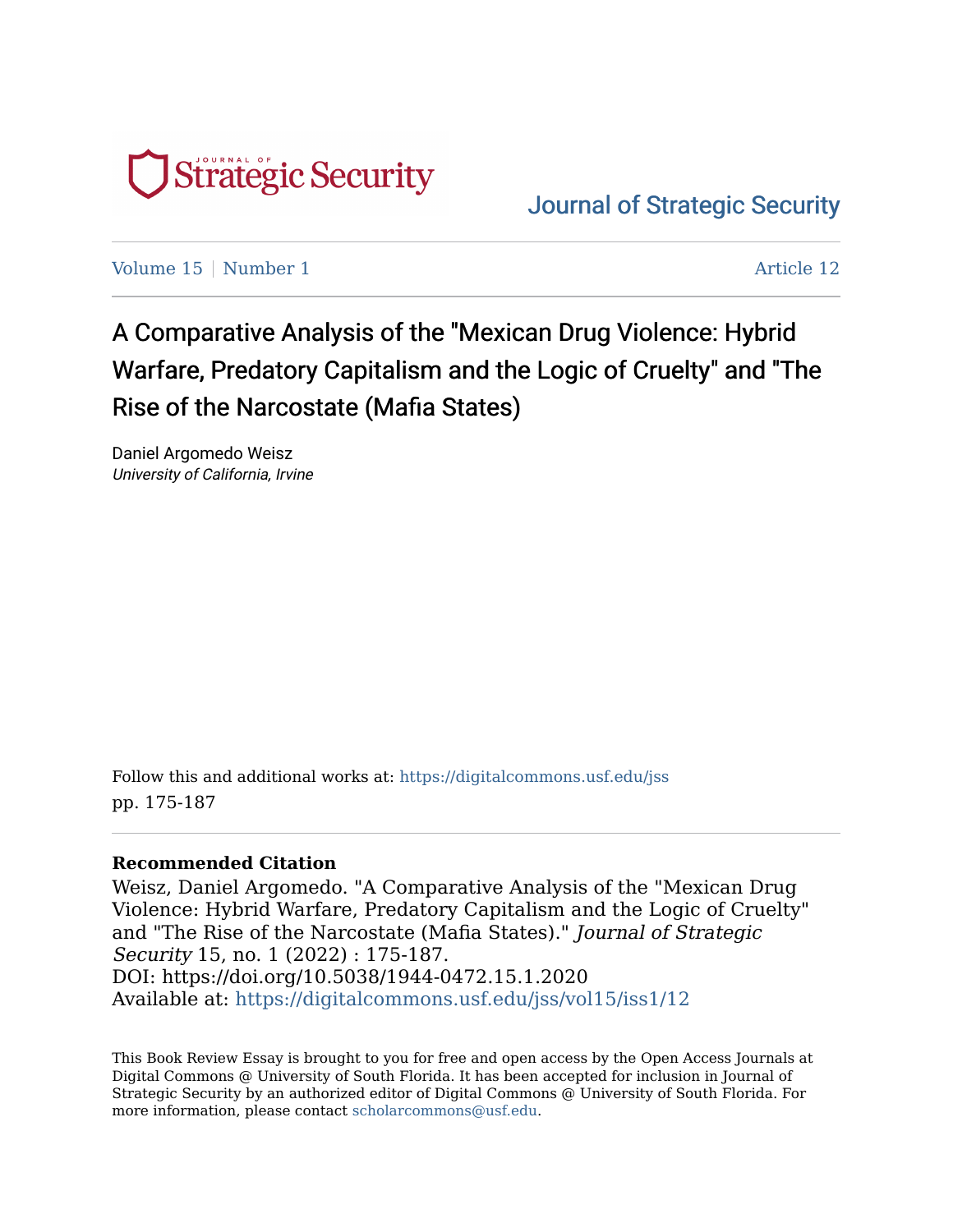**A Comparative Analysis of the "Mexican Drug Violence: Hybrid Warfare, Predatory Capitalism and the Logic of Cruelty" and "The Rise of the Narcostate (Mafia States)**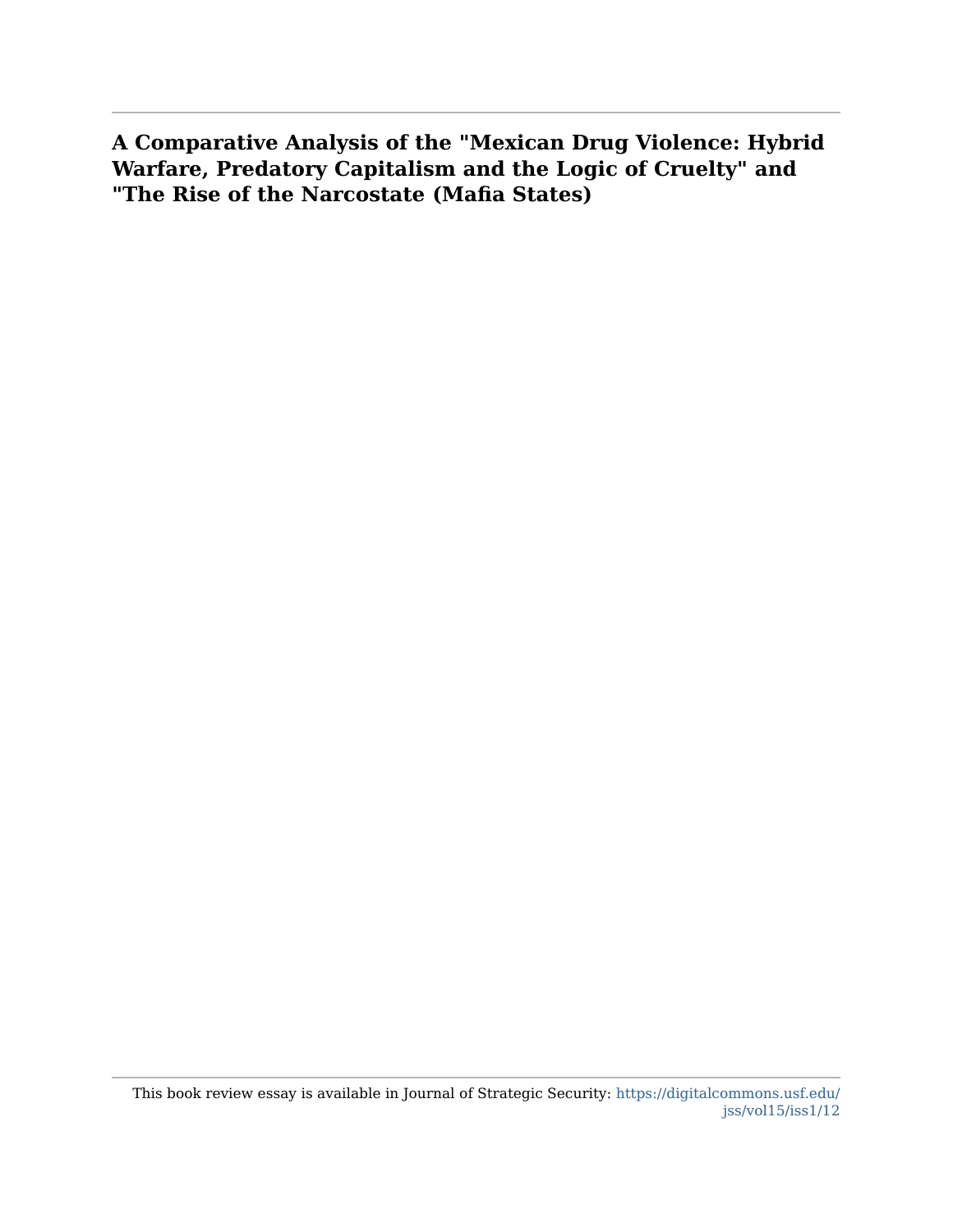*Mexican Drug Violence: Hybrid Warfare, Predatory Capitalism and the Logic of Cruelty: A Small Wars Journal-El Centro Book***. By Teun Voeten. Bloomington: Xlibris, 2020. ISBN: 978-1-6641-3415-7. Photographs. Endnotes. Sources cited. Paperback. 440 pages.**

*The Rise of the NARCOSTATE (Mafia States): A Small Wars Journal-El Centro Anthology***. By John P. Sullivan, Robert J. Bunker, Editors. Bloomington: Xlibris, 2018. ISBN: 978-1-9845-4392-9. Acronyms. Appendix. Notes. Sources cited. Paperback. 975 pages.** 

> Review Essay by Daniel Weisz University of Irvine California

The drug war in Latin America and Mexico specifically is a complex conflict that involves myriad issues intertwined into one. Throughout the years, it has evolved and does not neatly fit into existing theoretical models or mono-causal approaches to warfare. Teun Voeten argues that there are seven levels of conflict simultaneously at play and traces the complexity of this war with micro and macro-level analysis and cross-cultural comparisons. John P. Sullivan and Robert J. Bunker build a comprehensive anthology centered around the complex relationship and interaction between organized crime and states. This anthology explores the rise of the narcostate (mafia states) in Latin America. Sullivan and Bunker describe narcostates as countries where drug traffickers and criminal organizations disrupt state structures with the goal of ruling over legitimate power structures that include the political and economic realms. The anthology is composed of tactical and strategic notes from 2016 through June of 2018 that trace the evolution of cartels and gang activity.

These books complement each other well as they can trace the changing nature and multilayered and transnational aspects of drug trafficking and its effects on individuals and the state. Voeten focuses on the production of violence and touches on themes such as hybrid war and narcostates developed more in-depth in the anthology compiled by Sullivan and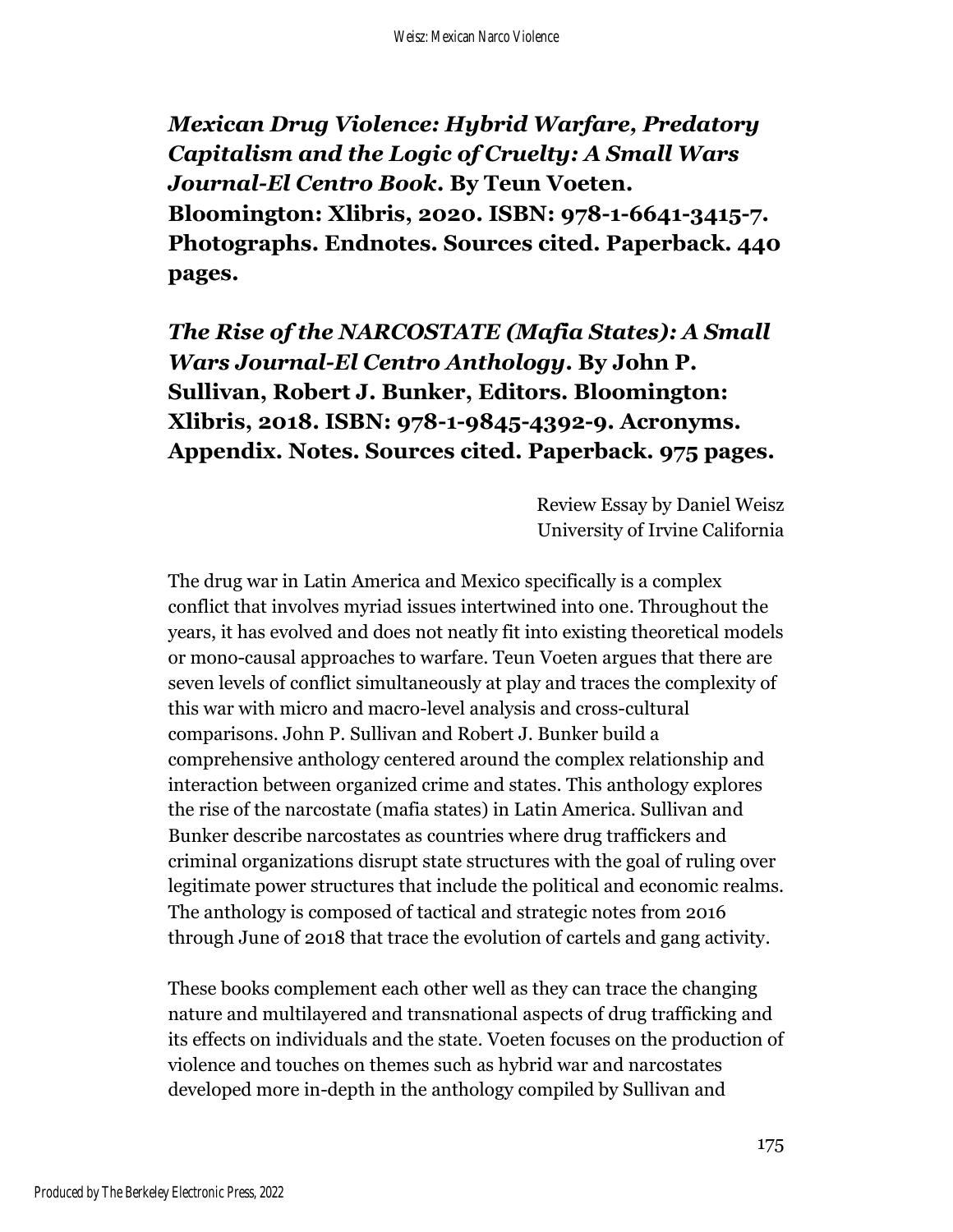Bunker. Voeten's book provides more context on the individual reasoning for violence and their participation in organized crime. On the other hand, Sullivan and Bunker's anthology is better adapted to provide specific recommendations to contain the threat produced by organized crime. Both the book and the anthology offer a chilling warning to states outside of Latin America that the developments occurring in this region are expanding across the world.

*Mexican Drug Violence* takes a multi-disciplinary approach to understanding the complexity of drug violence. He takes the middle ground in the structure/agency and nature/nurture debates. This position allows for a complex understanding of the issue that allows for the agency of actors while examining structural and environmental contexts that also affect actors. He makes cross-cultural and historical comparisons that look at Mexican *sicarios*, Western jihadists, West African child soldiers, Vietnam veterans, and World War I combatants. These comparisons provide exciting patterns that provide valuable insights into understanding what drives perpetrators of violence. His three angled approach is also beneficial as it allows for a complex understanding of the conflict. The historical and political perspective provides context on how warfare has evolved over the last centuries and how the drug war in Mexico is a form of hybrid warfare. The economic perspective points to neoliberalism as a cause of growing inequality and shows how DTOs are examples of predatory capitalist corporations that have flourished due to globalization. The anthropological perspective uses case studies to look at the individual motivations of perpetrators and provides explanations for how extreme violence can develop through facilitating mechanisms.

The book provides unique insights by combining a macro and micro level of analysis to the drug war and subsequent violence. The author's personal journey and field research across several continents allow him to provide cross-cultural comparisons that thread patterns of conflicts that would seem distant and different at first glance. His use of different perspectives to understand such a complex phenomenon serves him well as he can untangle the multilayered drug violence that continues to affect Mexico. This complex understanding of the issue also allows him to develop interesting insights and tentative policy recommendations to address drug violence in the future. This book is a valuable contribution to the literature on violence and those that study DTOs and the drug war in general.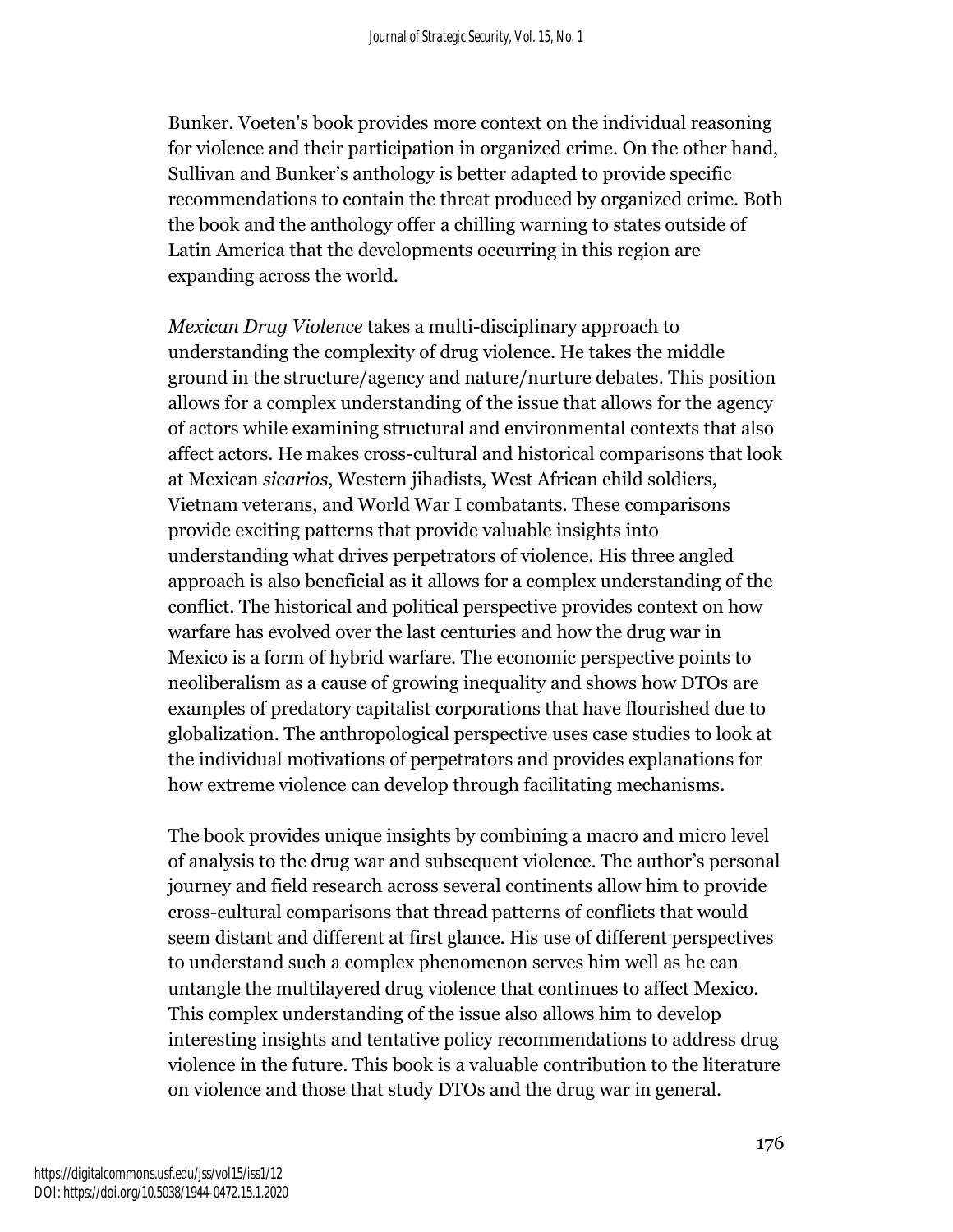The *Rise of the Narcostate* looks at myriad cases spanning from the evolution of the FARC into a political actor to the role of corruption in narcostates. The anthology also looks at how drug trafficking operations (DTOs) use technological developments such as drones as weapons, surveillance, and new methods to transport drugs.

Both drones and even jet skis for assassinations show how DTOs then replicate tactics used by terrorists in the Middle East and Northern Africa. Puebla's use of women and children as human shields serves as another example in which strategies are being transferred from one group to the other. These new developments show how organized crime and terror groups can learn from each other and develop new approaches to challenge states. The anthology also presents evidence that terrorist groups and DTOs have linked to expand the drug trade through the Middle East and Europe while increasing financing for both organizations. These cases compile to show how the concept of 'hybrid warfare' is the only way to theoretically contain such a complex and dynamic set of non-state actors. On the other hand, it shows how these complex non-state actors infiltrate the state and create what Sullivan and Bunker refer to as narcostates. This anthology is a valuable contribution to the literature on irregular warfare, organized crime, and for policymakers looking to develop new strategies.

The first chapter in the *Mexican Drug Violence* book "War, economics and perpetrators: The three main perspectives" contains the methodological basis for the book. The author discusses the evolution of warfare from an ideology-driven phenomenon to one driven by material gains. The author then complicates this dichotomy by exploring how many movements have individuals with varying motivations for joining or fighting.

The concept of 'Hybrid Warfare' developed by authors such as Robert J. Bunker and Frank Hoffmann explains the multilayered complexity of conflicts that involve highly adaptive non-state actors trying to gain influence.<sup>1</sup> The subsequent macro-level analysis described by the author is neoliberalism and globalization, which have increased inequality. Voeten understands drug cartels as the ultimate example of predatory capitalist corporations that thrive in a neoliberal climate a concept developed by Peter Watt and Roberto Zepeda.<sup>2</sup> Voeten links inequality to creating a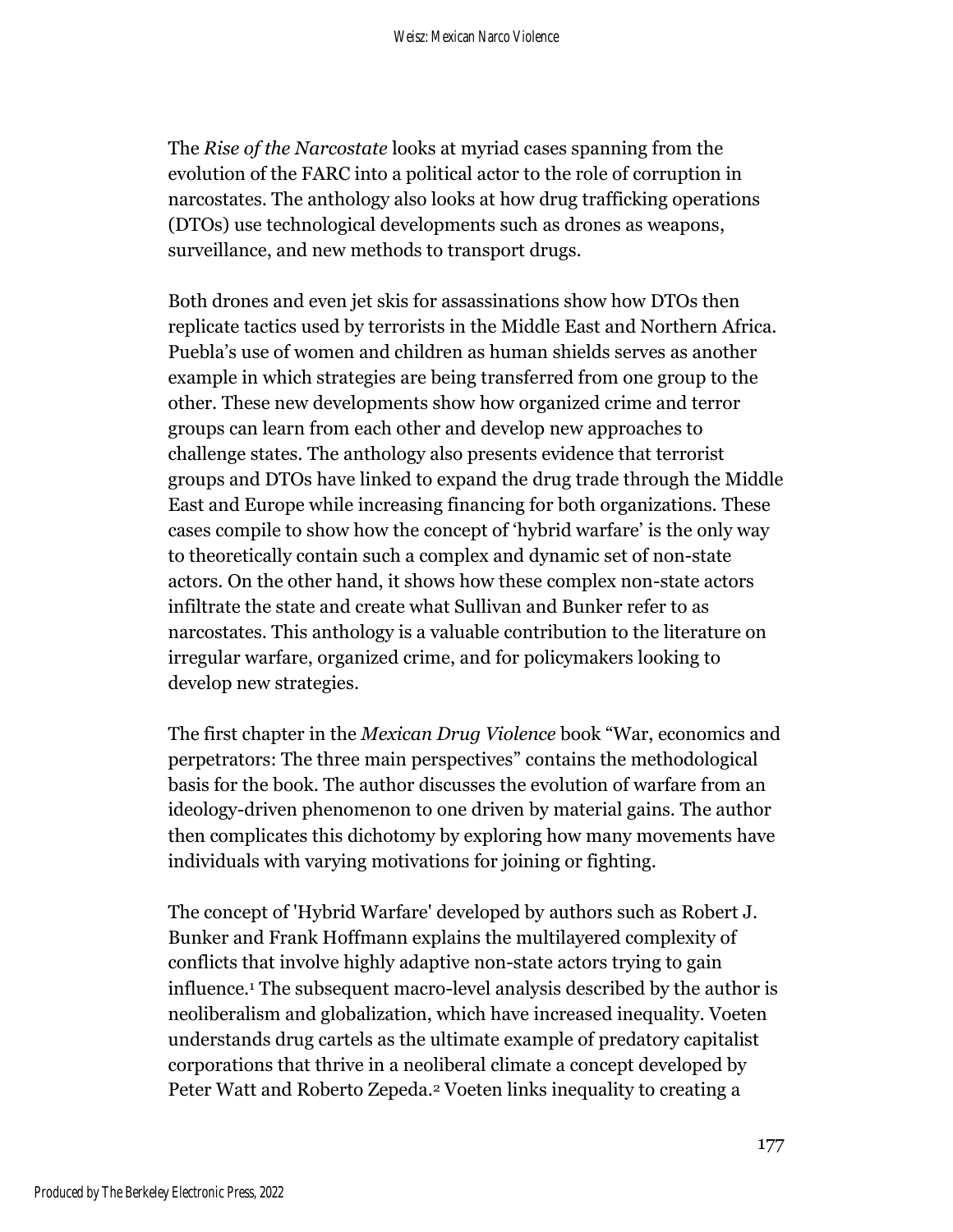perfect condition for crime to grow and flourish in Mexico. He describes three factors that lead to this condition: motives, opportunities, and weak control. Enormous inequality and poverty create a class of excluded, potential delinquents. Narco-trafficking provides the opportunity to make large amounts of wealth. Finally, the impunity, corruption, and disintegration of moral fabric culminate in weak legal and social control. The third perspective uses a micro-level of analysis to understand what drives the perpetrators of violence. Voeten uses cross-cultural comparisons of US gangs, African child soldiers, and Mexican foot soldiers of drug trafficking organizations (DTOs) to identify shared patterns.

The second chapter of the *Mexican Drug Violence* book, "Drug related violence in Mexico: The historical dimension" provides a topography of drug violence and its evolution over time. Voeten traces the evolution of drugs and their acceptance in society, the development of drug production, the relationship of the narco-industry with official authorities, and drug violence. He describes the long history of drug use and drug trade, spanning through the opium trade conducted by the East India Company in China to the introduction of opium in Mexico. The author also looks at the relationship between the end of prohibition in the US and the expansion of drug trafficking in Mexico. As the ban on drugs grew, so did the relationship of authorities and organized crime that increased impunity and corruption levels in Mexico and Sinaloa in particular. The evolving complexity of organized crime and their increasing relationships with authorities showcase the adaptability and flexibility of non-state actors encapsulated under the 'Hybrid Warfare' concept.

Voeten's book describes how the second half of the twentieth century saw the unprecedented growth of Mexican DTOs. Mexican DTOs took over cocaine trafficking, and drug consumption grew in the US. Military operations with US backing, such as Operation Condor, attacked DTO's in Mexico and caused DTOs to adapt and professionalize in response. DTOs grew in power due to the Caribbean route being closed down and began to develop closer ties with authorities.

Under the seven-decade rule of the Institutional Revolutionary Party (PRI), the arrangement between traffickers and authorities was entrenched. When the National Action Party (PAN) ended the sevendecade rule of the PRI and DTOs in 2000, they saw an opportunity to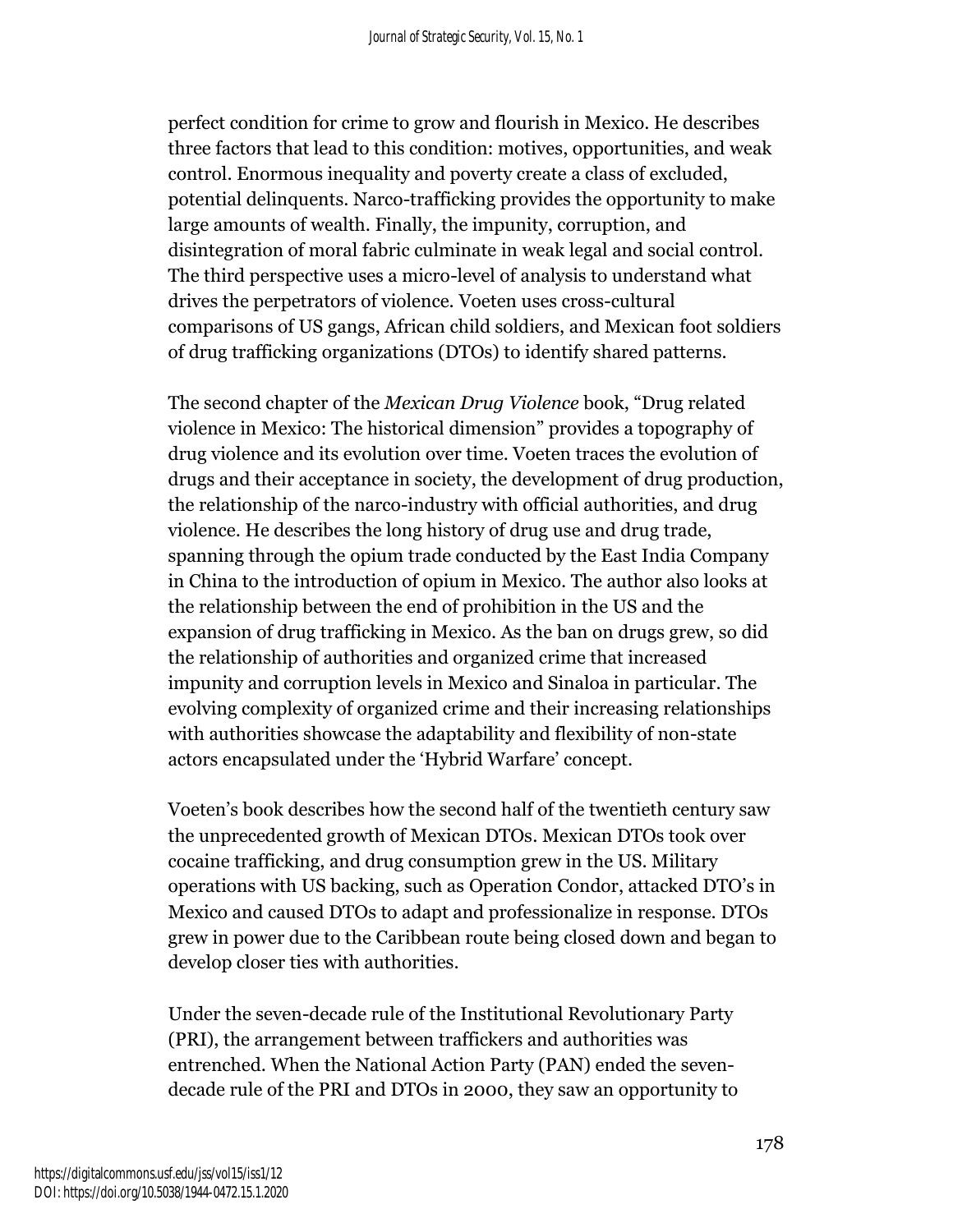reposition themselves and began to challenge the new authorities and compete with one another.

Drug violence also evolved and intensified in 2004 as the *Zetas* cartel (composed of former soldiers and police officers) introduced ruthless tactics that other DTOs would mimic until they became commonplace all over Mexico. Presidents Felipe Calderon and Peña Nieto followed a kingpin strategy that only caused fracturing of large DTOs and escalated violence. The current president, Andres Manuel Lopez Obrador, promised a new approach but has failed to achieve any results.

The book's third chapter "The Mexican drug war: beyond a new war?" analyzes the complexity of the drug war in Mexico using the lens of four categories: actors, goals, methods, and financing. Voeten argues that Mexican drug violence is a form of new war taken to a new realm for which hybrid warfare is the most appropriate term. He also situates ISIS as another example of hybrid warfare and compares it to Mexican DTOs while predicting that most wars in the near future will fall under this concept. The author distinguishes seven sub-wars that are waged simultaneously with unique dynamics. Voeten explains that all of these levels of war merge, interact, and influence each other to create what is known as the Mexican drug war.

Both the book and the anthology expand our understanding and applicability of the concept of "Hybrid Warfare." The anthology describes the highly adaptive nature of non-state actors that continue to develop new strategies to gain power and influence. DTOs have used unique techniques to cross their illegal products, including, but not limited to catapults, car ramps, drones, *burreros* (individuals carrying drugs that can scale or lift border fencing with jack-like devices), and pangas. These evolving strategies present new challenges to law enforcement and counter-narcotic strategy that try to catch up with DTOs' growing innovations.

Another issue included in the "Hybrid Warfare" concept developed at length in the anthology is that responses to organized crime under this context are not simple. This complexity has led to humanitarian concerns and increases in well-armed confrontations with authorities. Chapter 36 of the anthology by Robert Muggah traces how a hybrid war is playing out in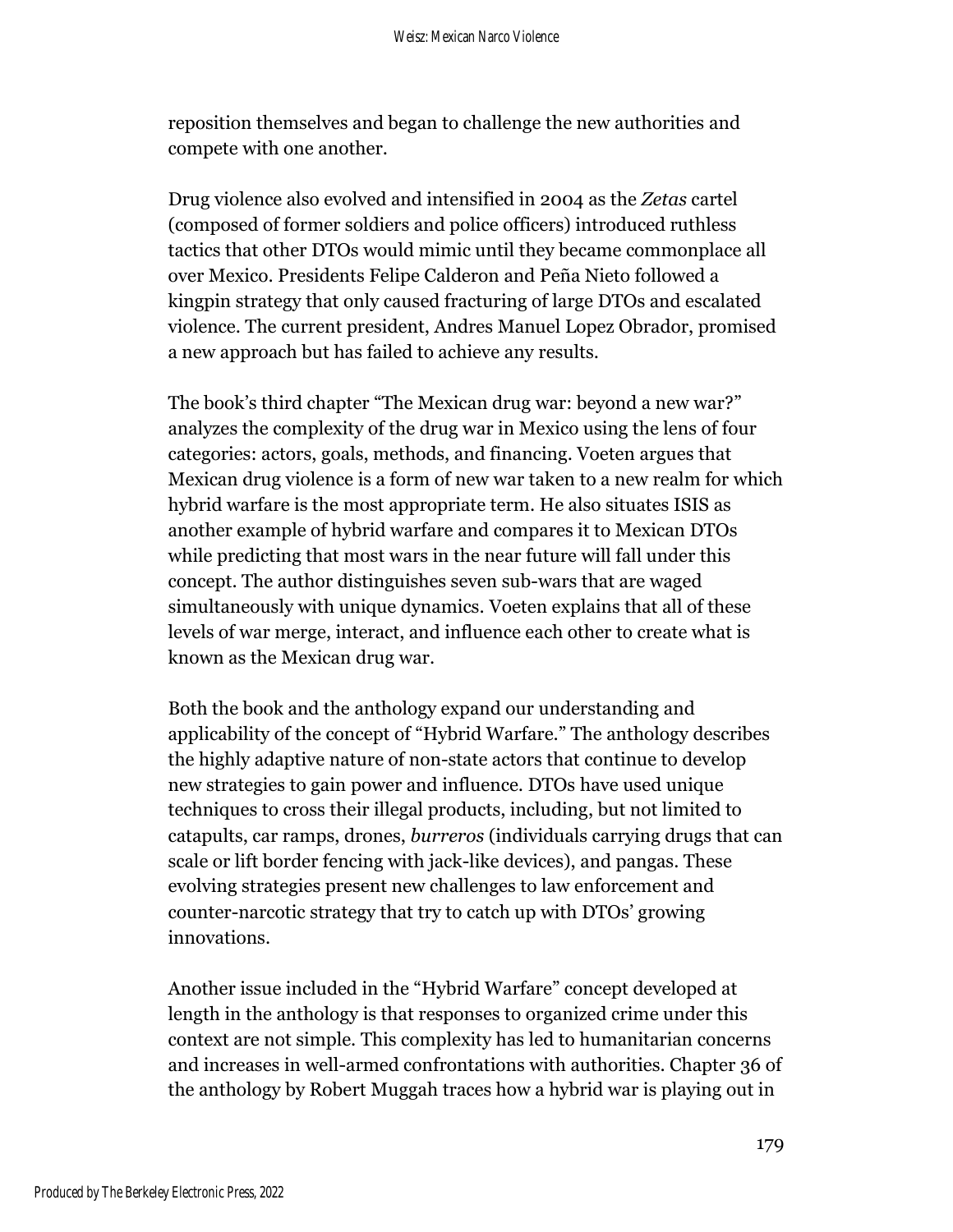Rio de Janeiro. He notes the injuries produced by stray bullets, extrajudicial killings, and the increasing firepower that organized crime uses to combat the authorities, including heavy machine guns and rocketpropelled grenades. International humanitarian law is blatantly disregarded in these conflicts as both sides engage in increasingly devolving behavior. These new forms of hybrid warfare and the government's security forces' violent response can further delegitimize the state.

In Chapter 41 of the anthology, John P. Sullivan and Robert J. Bunker describe how criminal organizations become political challengers to the state. They explain that the strive for impunity by organized crime leads them into becoming political challengers to the state as they seek localized control. Chapter 49 by Juan Ricardo Gómez Hecht details how hybrid warfare in El Salvador has played out. The case study in El Salvador presents detailed information on how these non-state actors affect the governability of the state in a myriad of ways and offer a critical challenge to the state's functioning. Information operations are another way in which cartels can undermine the government. In Chapter 52 of the anthology by John P. Sullivan and Robert J. Bunker, the authors provide a specific example of how DTOs can weaponize aid. After a series of earthquakes hit southern Mexico in 2017, cartels sent humanitarian assistance to the affected areas. Taking advantage of the government's endemic corruption and inefficiencies, they were able to provide humanitarian aid, enhance their public standing and gain legitimacy at the cost of the government. This use of humanitarian aid is clearly a form of information warfare that is conducted by DTOs as a form of propaganda to gain favor with the local populations. This combination of methods by non-state actors exemplifies the complexity and multiplicity of battlefields that states are challenged by under a 'Hybrid Warfare' model.

The book describes how sets of different actors commit violence. These actors include active perpetrators, facilitators, accomplices, intellectual authors, and some that are affected by violence and influence its dynamics, like the media and human rights groups. Voeten explains how many actors may play several roles, and the high levels of corruption have produced cooperation with organized crime that facilitates this diversity of roles. This cooperation has created a symbiotic relationship between organized crime and the authorities in which parallel states coexist.<sup>3</sup> Chapter 29 of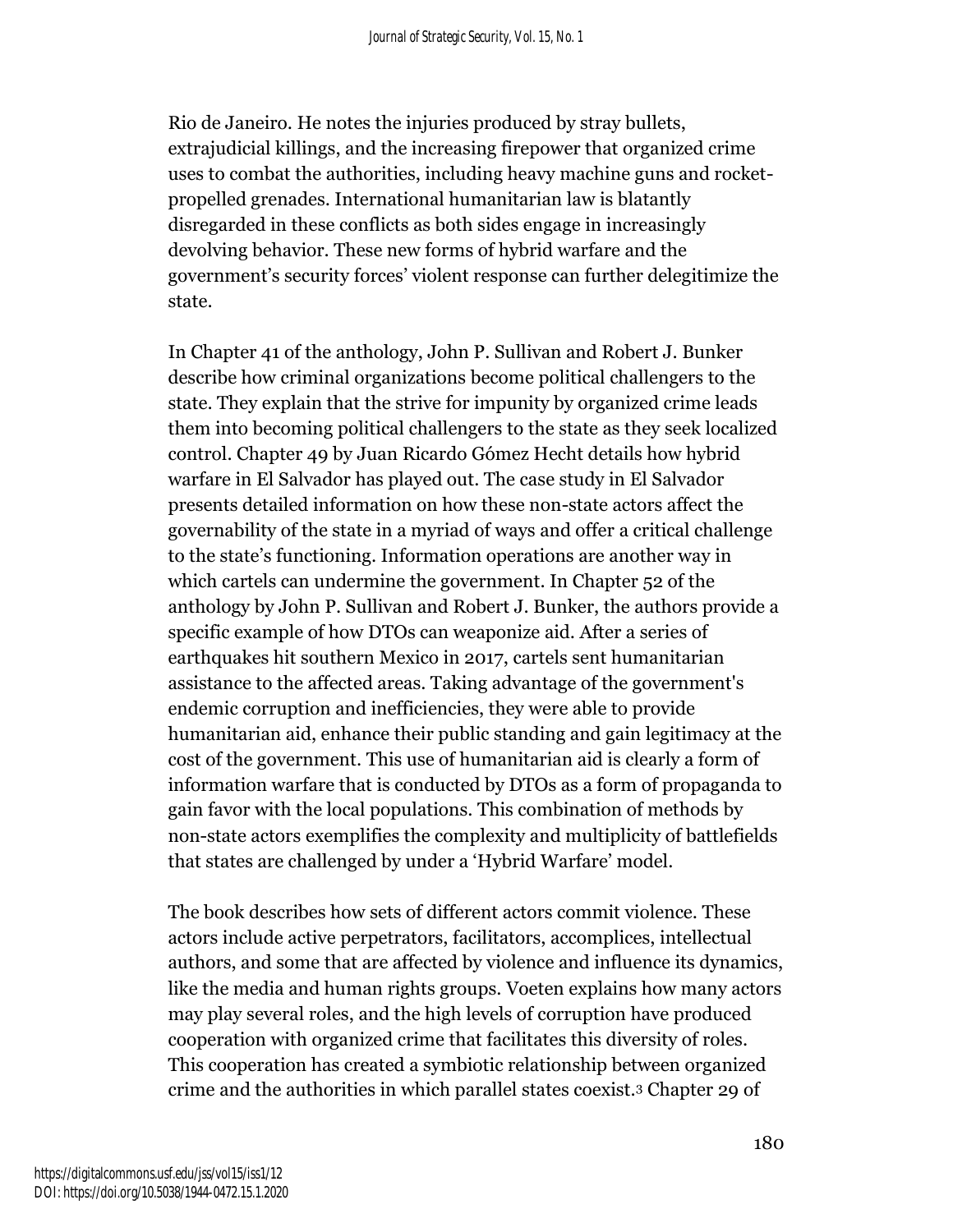the anthology by Magdalena Defort focuses on the effects corruption has on the weakening of state institutions and the strengthening of non-state armed actors. This chapter helps further develop the concept of a symbiotic relationship between organized crime and the state that Voeten describes. Defort describes Illicit Structures of Power (ISP) as the link between a criminal organization's wealth and political power. In this scenario, criminal organizations become invested in specific political candidates they support, and in return, they facilitate their illicit operations.

The methods of DTOs range from legal and peaceful options to ultraviolent strategies. DTOs have diversified into several new ventures, including but not limited to human trafficking, extortion, oil petrol theft, and avocado farming. The author explains DTOs prefer to conduct their business peacefully, but use violence as rational cost-benefit analysis. In particular, emerging criminal groups use violence to assert their dominance in increasingly sadistic and brutal ways. In the Mexican drug war, DTOs' goals are financially oriented. Concerning financing, DTOs conduct war to better engage in crime to make more money. In chapter 15 of the anthology, Timothy Clark provides a way to use rationality to better conceive of DTOs as acting like legitimate businesses. Clark finds several variations based on geography and the cartels involved. Still, overall, he finds that DTO's act rationally consistent with cost-benefit analyses models. Clark can thus expand the use of the rationality model beyond what Voeten describes while finding interesting variations.

The fourth chapter Voeten's book "Business as usual: Mexican drug violence from an economic angle" explores the economic perspective on Mexican drug violence. The author analyses this perspective from three different angles. The first discusses how neoliberal policies have led to inequality that produces a class of excluded people who become potential drug business recruits. The author notes that the relationship between inequality and crime is complex as many still opt for honest, decent, and conventional strategies to cope with their position. Chapter 47 of the anthology by Jacob J. Kim argues that reform in the economy and education is far more likely to produce results than the use of underpaid security forces. The author details specific reforms to address Mexico's situation from a multipronged approach.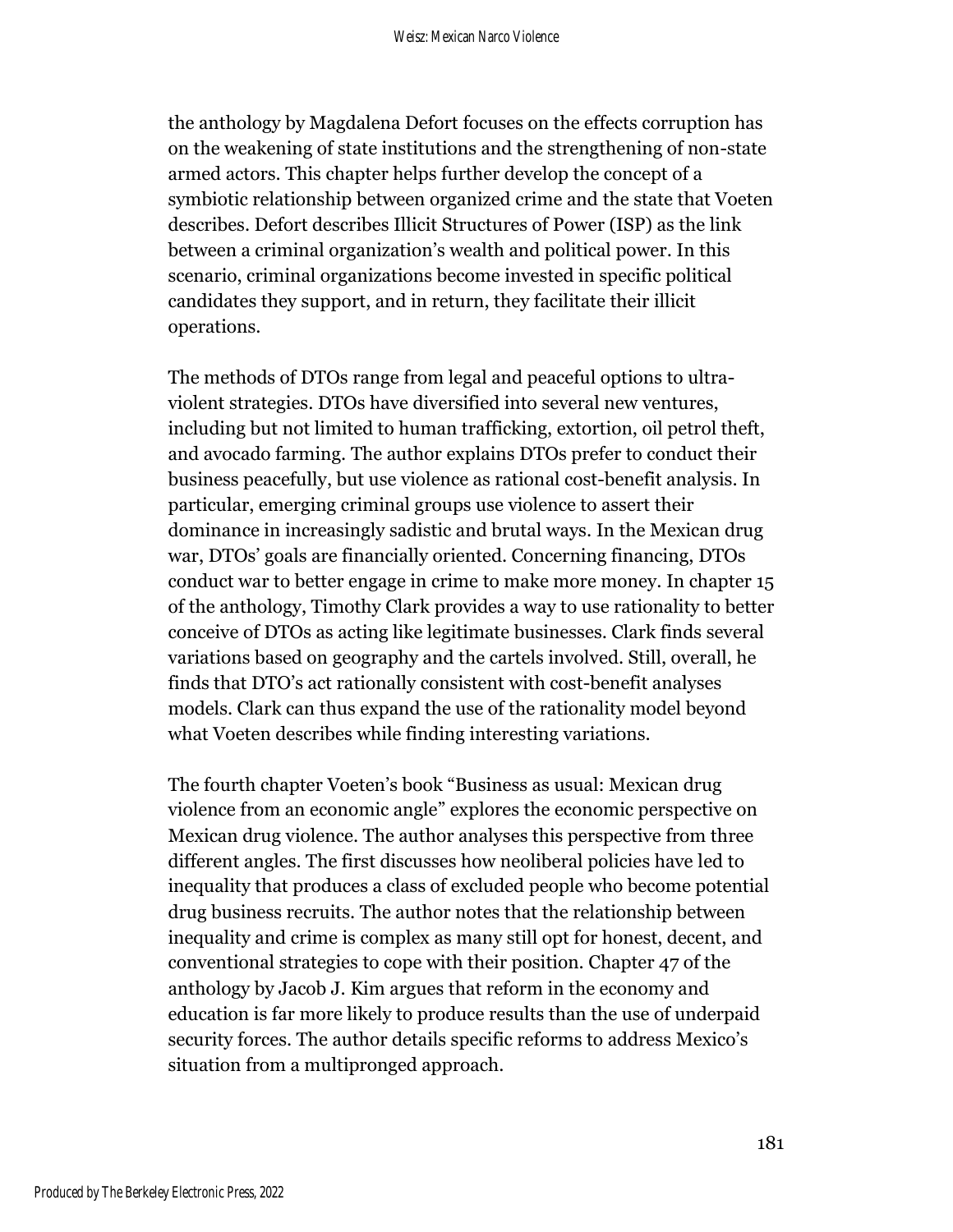The second angle looks at the structure of DTOs and compares them to successful corporations. Voeten examines the design of the *Zetas* cartel to show how the organization ran like a conventional business. He also points to strategies like public relations, concentric diversification, and franchising that DTOs have utilized. The main difference is that DTOs cannot rely on legal arbitration in business disputes and resort to violence or the threat of violence to resolve their issues.

The third angle in Voeten's book looks at how globalization has helped Mexican DTOs flourish as their highly flexible nature gives them a strategic advantage over law enforcement agencies. Similarly, the first chapter of the anthology by Roger J Chin provides a specific example of how globalization has helped Mexican DTOs. Chin can trace how globalization has aided in the distribution and manufacturing of methamphetamines as the Chinese Triads and Mexican DTOs have constructed a partnership. Current criminal organizations can operate as cell-like structures in international networks. Borders become business opportunities and shields for organized crime, while becoming insurmountable obstacles for national authorities.

In chapter 23 of the anthology, Nathan P. Jones provides further insights into how globalization and the transnational nature of DTOs complicate law enforcement's efforts to counter narcotics trade. Jones points out a crucial trend known as blind mules. Blind mule operations are operations in which DTOs smuggle drugs onto the cars of unsuspecting victims in various ways. This strategy helps compartmentalize operations so that the unsuspecting victims cannot provide any information on the DTO's operations. It also utilizes globalization and the legal travel of Mexicans that cross the border daily to hide their drug trafficking operations. This strategy exemplifies how legitimate business structures facilitate illicit industries. The 'Hybrid Warfare' concept is valuable to understand how organized crime has adapted to globalization and has been able to use it to its advantage in order to gain a strategic advantage against what used to be a powerful foe such as a state.

The fifth chapter "Trying to understand killers and murderers" takes an anthropological perspective to unravel the motivations that drive individual perpetrators. This perspective is not looked at in as much depth in the anthology. Voeten first looks at why people, in particular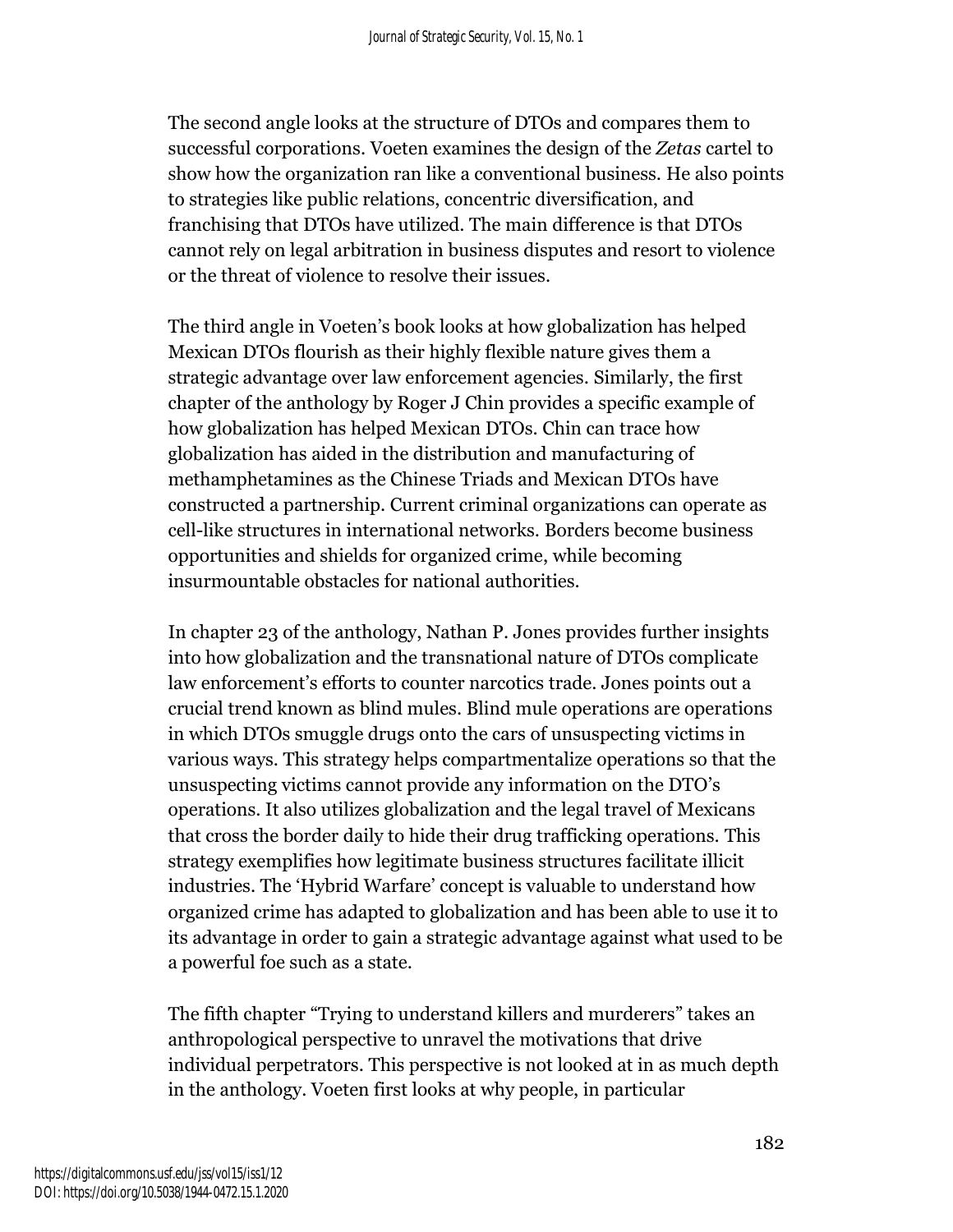adolescents, become armed actors. It is essential to understand that agency and structure shape, create and influence each other in a mutual interaction with a myriad of shifting motivations.

Voeten identifies religion, thrills, and joblessness as recurrent crosscultural motivations. He then explores whether violence and aggression are inherent in humankind. He understands humanity as neither inherently good nor evil, but somewhere in between where most people hate violence but Voeten acknowledges the ease of turning them into killers. He explores the attractions of war and why some people cannot kill, and others love to kill, comparing it to having an orgasm. Voeten identifies facilitating mechanisms like creating distance, using a carrot and stick approach, and altering human psychology and one's state of mind facilitate killing.

He then explores the phenomenon of the *sicario* (assassin for hire) through six case studies of different Mexican individuals. *Sicarios* understand killing as a regular job that helps distance themselves from the violence committed. Different types of *sicario* distinguish themselves by their professional level and efficiency, but all are in a relationship of virtual slavery with their DTOs as retirement is seen as desertion. He then discusses the culture of violence in Mexico, referred to as narcoculture. A culture of violence produces and shapes violence by giving it a sense of meaning and direction. He understands narcoculture as a vital co-factor that helps to perpetuate the Mexican drug violence. Lastly, the author looks at theories that describe acts of extreme violence. He touches on concepts of evil and cruelty that see the root of evil as having material, emotional, political-ideological, and psycho-pathological roots. Others explain this violence from an individual, psychological angle focusing on emotions and micro-level analysis.

The sixth chapter "The Netherlands as a narco-state, and Antwerp as its principal cocaine hub" analyses how the Netherlands has become a narcostate as corruption, impunity, infiltration, and a parallel drug economy have become features of the drug trade in this country. The author draws interesting parallels and differences between the situation in Mexico and the situation in Holland and Belgium. As violence continues to grow in Holland and Belgium and there is a rise in the drug trade and disposable people, Voeten warns that these countries are not immune to similar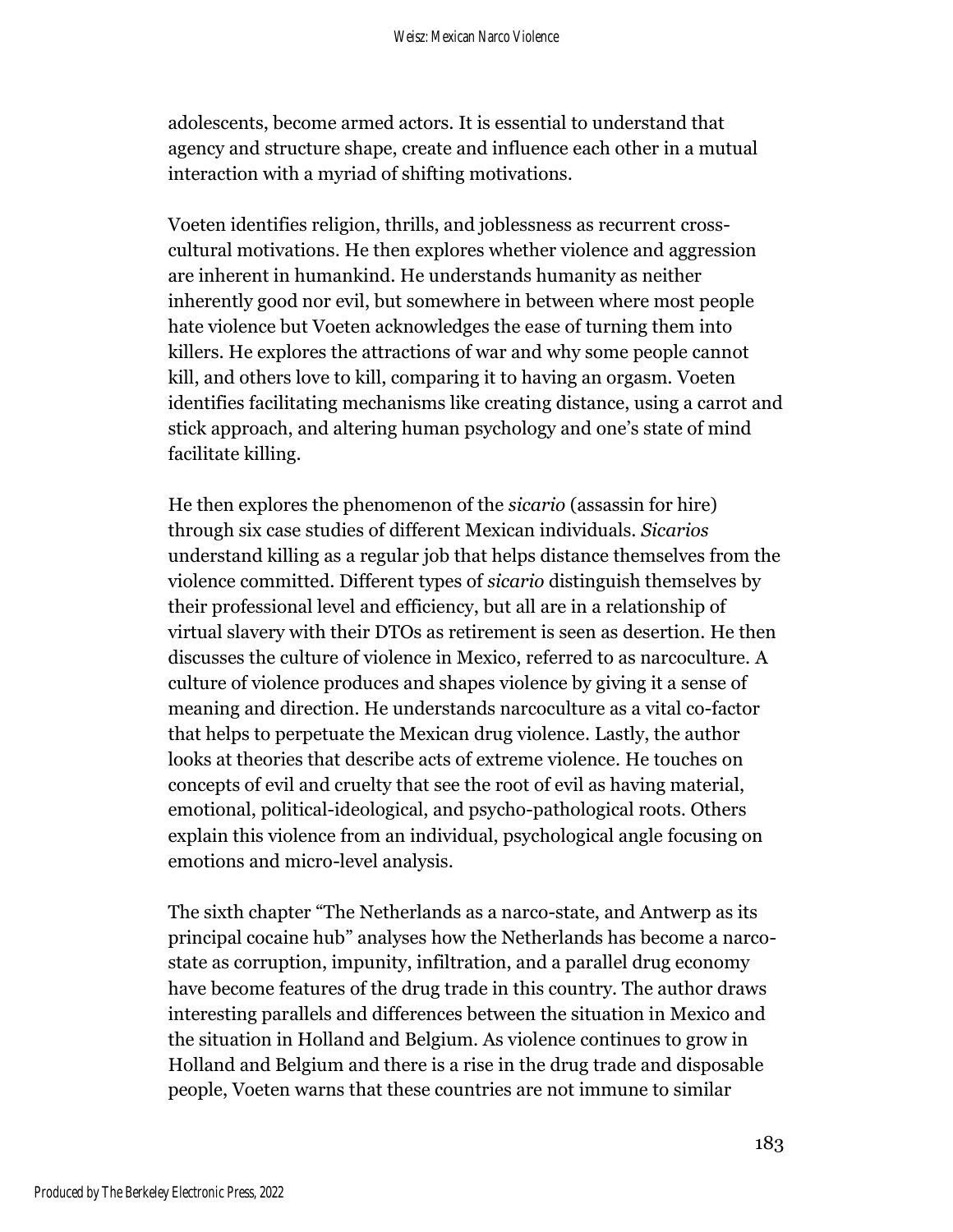developments as those in Mexico. In chapter 3 of the anthology, Darren E. Tromblay examines how gangs in the US pose a challenge to the state's sovereignty. Tromblay exposes how gangs in the US have attempted to infiltrate security forces to extract intelligence, obtain specialized combat training and get access to weapons. Tromblay can trace how a characteristic of a narcostate such as infiltration is becoming a growing problem in the US.

The anthology provides a more in-depth look at the narcostate phenomenon. The anthology can connect by analyzing several case studies how organized crime under the concept of "Hybrid Warfare" has led to the phenomenon of the narcostate. Chapter 19 by Paul Rexton Kan looks at the functioning of prisons within the narcostate context. He analyses how prisons in narcostates go from being tools of state control to becoming institutions where criminal organizations can undermine governmental authority. The author can then build a series of recommendations to create policies that hinder organized crime's ability to affect democratic governance. Chapter 40 by John P. Sullivan and Robert J. Bunker focuses on how the assassination of journalists affects impunity. The chapter focuses on Mirosalvia Breach, a journalist reporting on corruption, impunity, and the links between organized crime and the state. The assassination of the journalist continues a growing trend of silencing civil society by organized crime and corrupted authorities that increase impunity.

Chapter 45 by Luz E. Nagle describes corruption as a socio-political system in Latin America. Nagle describes the widespread corruption across Latin America. She details how corruption allows organized crime to flourish while corrupt officials profit and impede the state's ability to counter transnational organized crime. Chapter 50 of the anthology by Edgardo Buscaglia continues to develop the concept of the narcostate by looking at the diversification and economic ties of organized crime through legal business and their connection to the state. The author explains how failures of the state to provide political and civil rights will empower organized crime as they fill the void.

Additionally, organized crime diversifies and seeks a monopoly over legal and illegal economic systems that can help minimize risk and make their business more efficient. To achieve this economic domination, DTOs can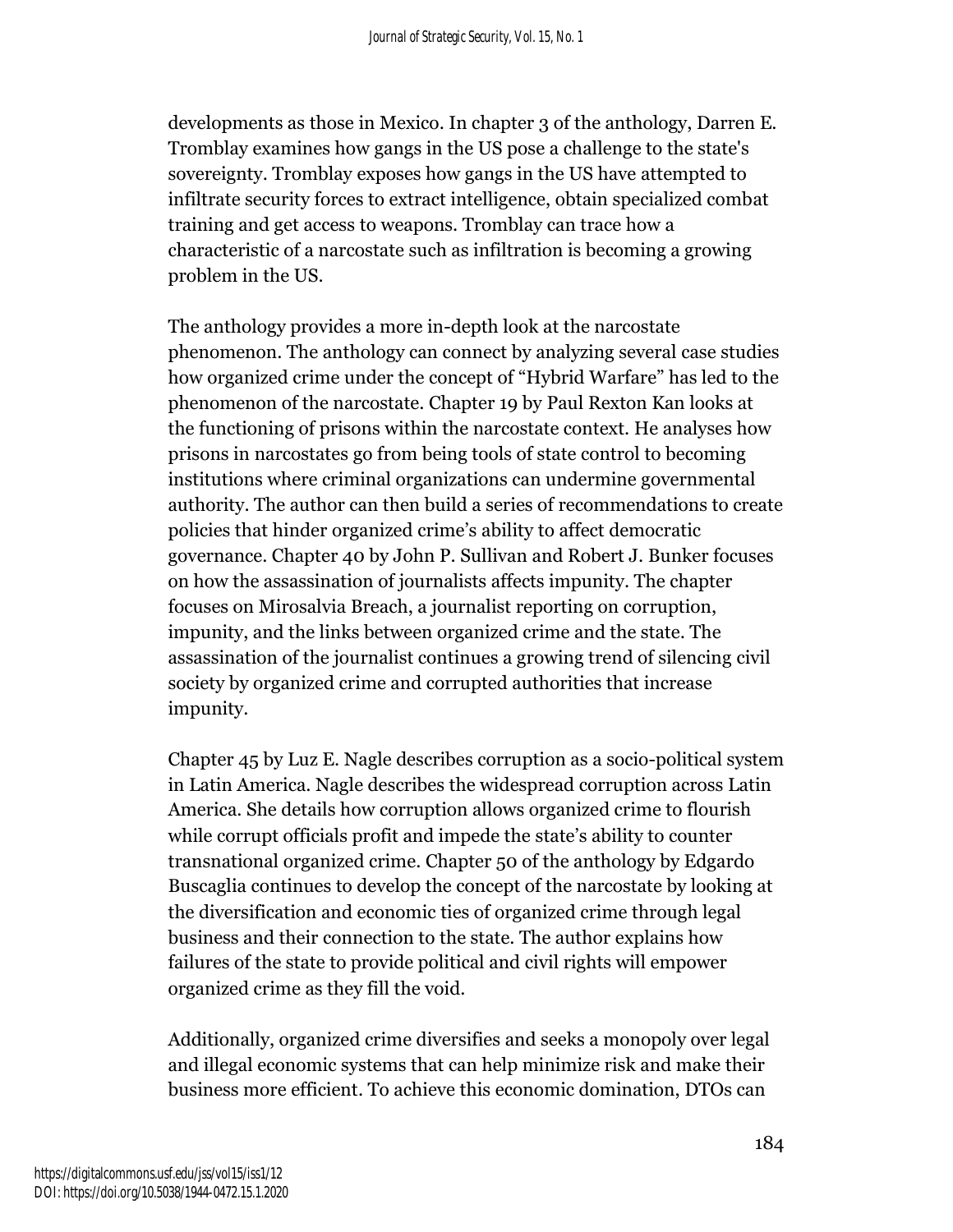use the state's deficiencies to provide services to their advantage. For example, DTOs can provide infrastructure to secure reliable access to labor and land. This use of infrastructure is another example of information warfare as the DTOs use the state's inefficiencies to provide infrastructure to promote themselves as the legitimate source of work and services in the area. In this way, DTOs benefit from protection from the state through corruption and the state's subsequent failure to provide public goods. The author thus traces how organized crime can penetrate the political and economic structures of the state. Organized crime can penetrate the state through corruption and empower itself by providing the services the state becomes increasingly unable to deliver due to the erosion caused by corruption.

One of the most important contributions of the anthology is the development of new strategies to tackle organized crime. In chapter seven of the anthology, Julian Way and Robert Muggah explore how social media analysis can help combat cartels and gangs. They show how these strategies can help supplement ongoing investigations by mapping and monitoring organized crime's illegal activities and communications. This strategy has excellent potential to counter the strategic upper hand organized crime has to conceal its activities transnationally under the context of globalization that Voeten describes.

The anthology also provides valuable lessons from Colombia, which is in an evolving peace process. Chapter 11 of the anthology by Paul Angelo provides a historical analysis of the peace process in Colombia. This analysis points to important lessons and challenges faced in the peace process that can help build a framework for peace and reintegration for other countries in the region. In Chapter 22, Douglas Farah complicates the prospect of peace in Colombia. He points to the need to monitor compliance for both sides as a critical factor for achieving peace. He also points to the complexities of taking out an actor like the Revolutionary Armed Forces of Colombia (FARC) and the possibility that several of its members may transition into organized crime. These are essential issues that need to be kept in mind by those that seek peacebuilding projects in the region. One of the vital tools to tackle the growing problem of narcostates in Latin America is judicial reform. Chapter 12 of the anthology by Khirin A. Bunker and Robert J. Bunker provides specific recommendations and note current pitfalls of the Mexican Judicial system.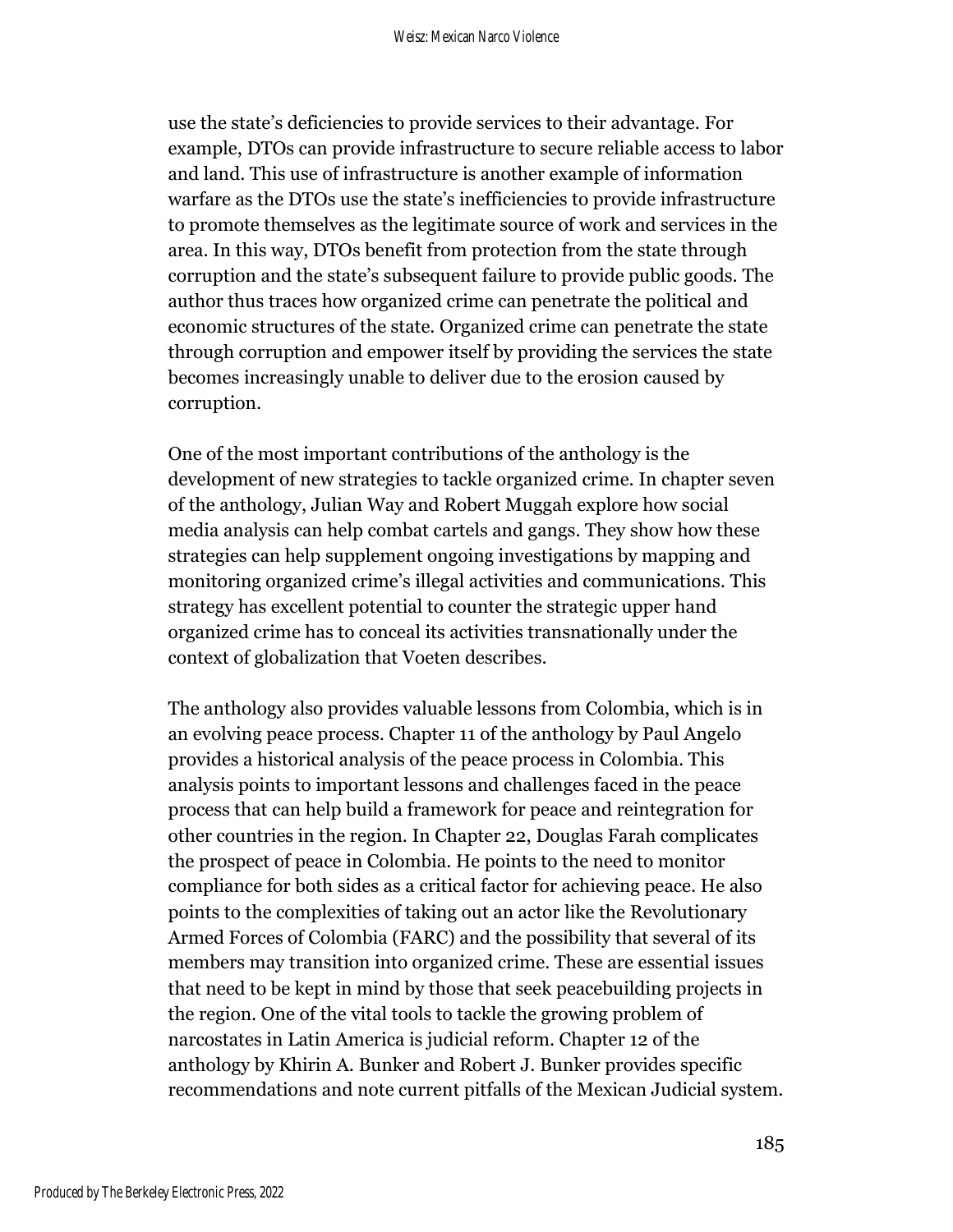The anthology is thus better equipped than the book to offer specific strategies to tackle the issue at hand.

In conclusion both the book and the anthology complement one another to produce a complex analysis of the consequences produced by organized crime and its relationship to the state. Both are able to trace the evolution and dynamic nature of organized crime under a globalized context and convincingly show the threat produced by these organizations. The book and anthology showcase how the problems seen in Latin America are not limited to the region and have the capability to spread across the world. Most importantly both the book and the anthology are able to give specific recommendations based on years of experience to tackle the issue at hand.

The value of the book compared to the anthology is that it is able to look at the individual and explain their logic behind committing violent acts. It is also able to go into depth about how the theoretical concept of war has evolved and the suitability of the term 'Hybrid Warfare' to understand the new challenges produced by non-state actors to states. The book is able to draw comparisons from across the world to show patterns in the use of violence by non-state actors and provide a complex understanding of its development. The book is a must read for scholars of violence, warfare and organized crime. The anthology is better suited at developing the concept of the narcostate and providing specific examples on the methods and adaptability of non-state actors as they engage in a hybrid war. The anthology also shows a better capability to come up with specific recommendations that can be used by policy makers and security forces to better engage these non-state actors in a hybrid battlefield. The anthology should be read by scholars of public policy, security studies, criminology and those interested in DTOs and their relationship with the state.

## Endnotes

<sup>1</sup> Frank Hoffman, *Conflict in the 21st century: the rise of Hybrid War* (Arlington, VA: Potomac Institute for Policy Studies, 2007), 1-72, https://potomacinstitute.org/images/stories/publications/potomac\_hybridwar\_0108. pdf; Robert J. Bunker, ed. *Non-State Threats and Future War* (London: Frank Cass, 2003), 1-226, http://www.myilibrary.com?id=415080.

<sup>2</sup> Peter Watt and Roberto Zepeda, *Drug War Mexico* (London: Zed Books, 2012), 1-260, https://www.bloomsburycollections.com/book/drug-war-mexico-politicsneoliberalism-and-violence-in-the-new-narcoeconomy/.